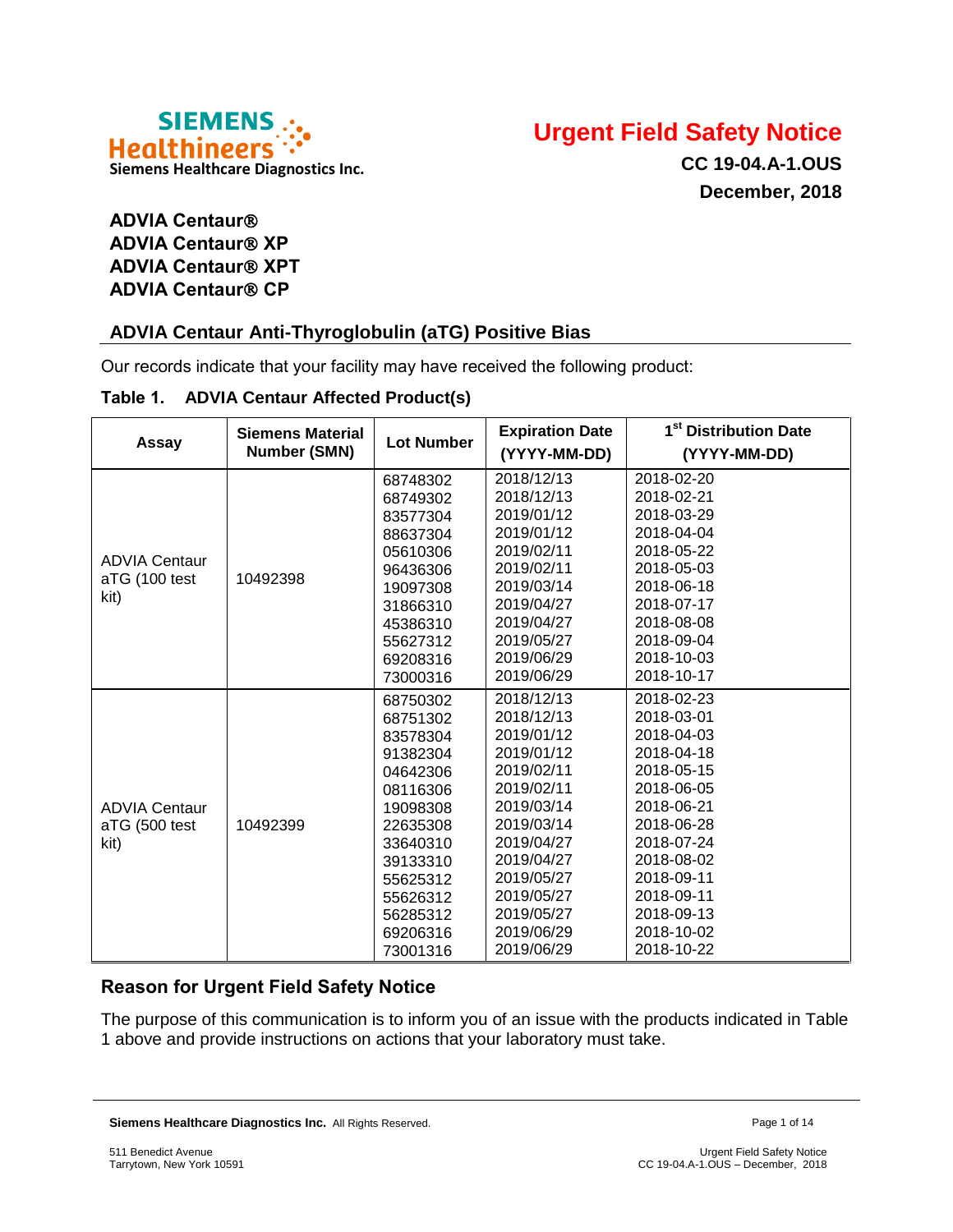Siemens identified a positive bias with ADVIA Centaur aTG kit lots ending in 316 and lower when compared to the standardization to World Health Organization (WHO) Reference Preparation MRC 65/93 stated in the Instructions for Use (IFU). See Additional Information below, Traceability to WHO MRC 65/93.

Traceability to WHO Reference Preparation MRC 65/93 is restored with the release of ADVIA Centaur aTG kit lots ending in 318 and higher (available in December 2018). As stated in the IFU, the theoretical WHO International units (IU/mL) is on average 3-fold higher than Siemens Healthcare Diagnostics standardization. Moving forward, this traceability will be maintained through enhancements to the control system.

Customers will observe a negative shift in patient results when transitioning from ADVIA Centaur aTG reagent kit lots 316 and lower to ADVIA Centaur aTG reagent kit lots 318 and higher. See Additional Information, Method Comparison.

The ADVIA Centaur aTG assay remains "lot-locked". Reagent lots must be used with specific lots of ADVIA Centaur Calibrator 1, ADVIA Centaur aTG 1, 2 Quality Control Material, and ADVIA Centaur aTG Master Curve Material as noted on the notecard contained in each reagent kit.

### **Risk to Health**

Use of lots affected by this issue may cause misinterpretation of antibody status for patients whose results are truly below but approaching the cut-off (60 U/mL per the IFU). Anti-thyroglobulin results would not be used in isolation, but rather would be used in conjunction with results of other thyroid tests. Therefore, Siemens is not recommending a review of previously generated results.

### **Actions to be Taken by the Customer**

- Please review this letter with your Medical Director.
- You may continue use of ADVIA Centaur aTG kit lots in Table 1 until you receive replacement product in your laboratory. Refer to Figure 1 through Figure 4 for ADVIA Centaur aTG bias information.
- If you are currently using ADVIA Centaur aTG kit lots in Table 1, review your inventory of these products as well as the associated Calibrator 1, aTG QC and aTG Master Curve Material and order replacement products by completing the Field Correction Effectiveness Check Form attached to this letter.
- Upon receipt of replacement product in your laboratory, discontinue use of and discard the ADVIA Centaur aTG kit lots listed in Table 1. Refer to Figures 5 through 8 for expected results with replacement lots.
- Complete and return the Field Correction Effectiveness Check Form attached to this letter within 30 days.
- If you have received any complaints of illness or adverse events associated with the products listed in Table 1, immediately contact your local Siemens Customer Care Center or your local Siemens technical support representative.

Please retain this letter with your laboratory records, and forward this letter to those who may have received this product.

**Siemens Healthcare Diagnostics Inc.** All Rights Reserved. **Page 2 of 14** Page 2 of 14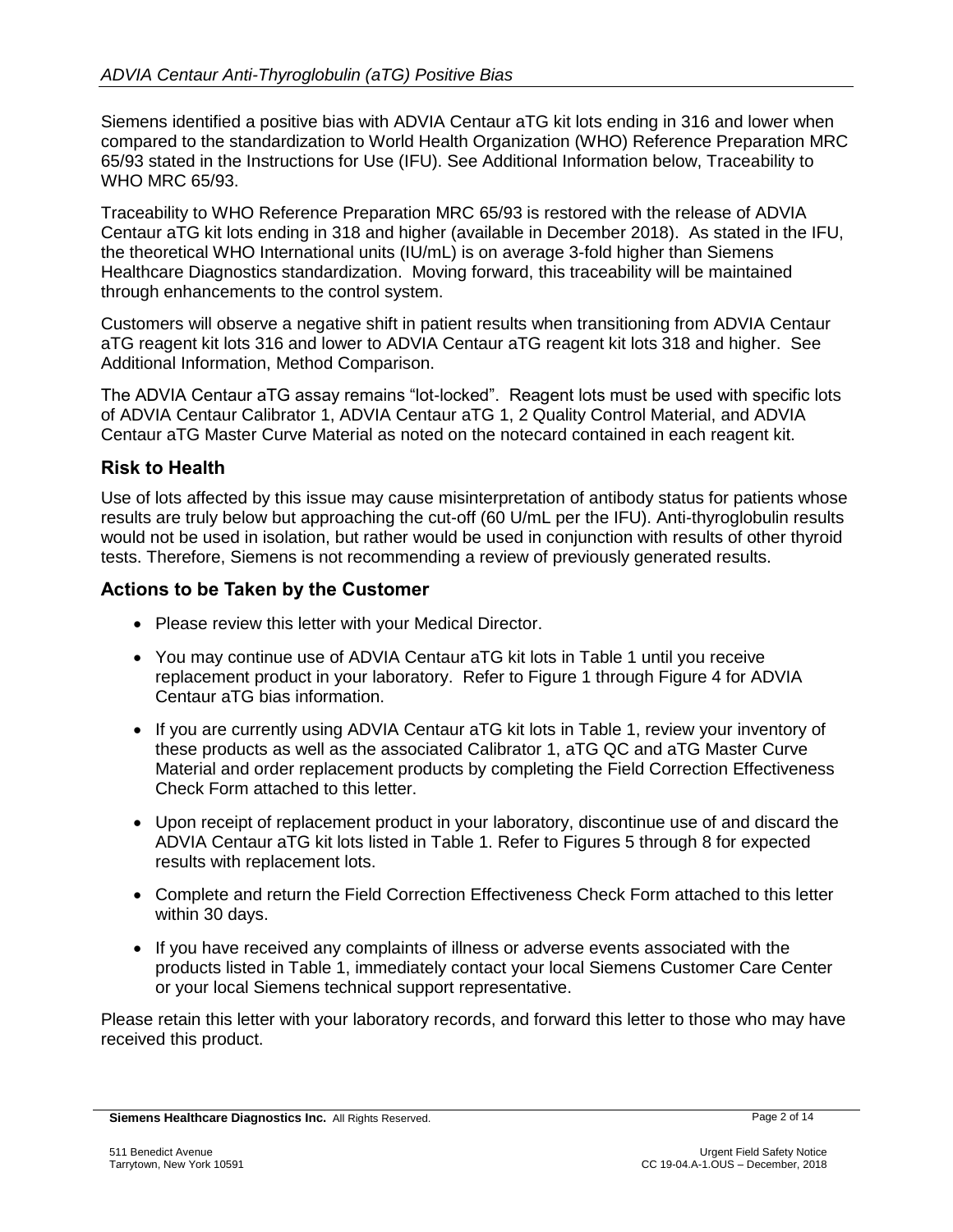We apologize for the inconvenience this situation may cause. If you have any questions, please contact your Siemens Customer Care Center or your local Siemens technical support representative.

# **Additional Information**

(Note: Data and plots below that reference ADVIA Centaur XP are representative of the performance seen on the ADVIA Centaur, ADVIA Centaur XP and ADVIA Centaur XPT systems.)

### **Traceability to WHO MRC 65/93**

Figures 1 through 4 show the results obtained ("Observed") as compared to the internal standards traceable to WHO MRC 65/93 ("Expected") for ADVIA Centaur aTG reagent kit lots ending in 310 and 316. Kit Lots ending in 310 are included to demonstrate the largest differences observed as compared to kit lots ending in 318. Kit lots ending in 316 are included as the most recently released lots.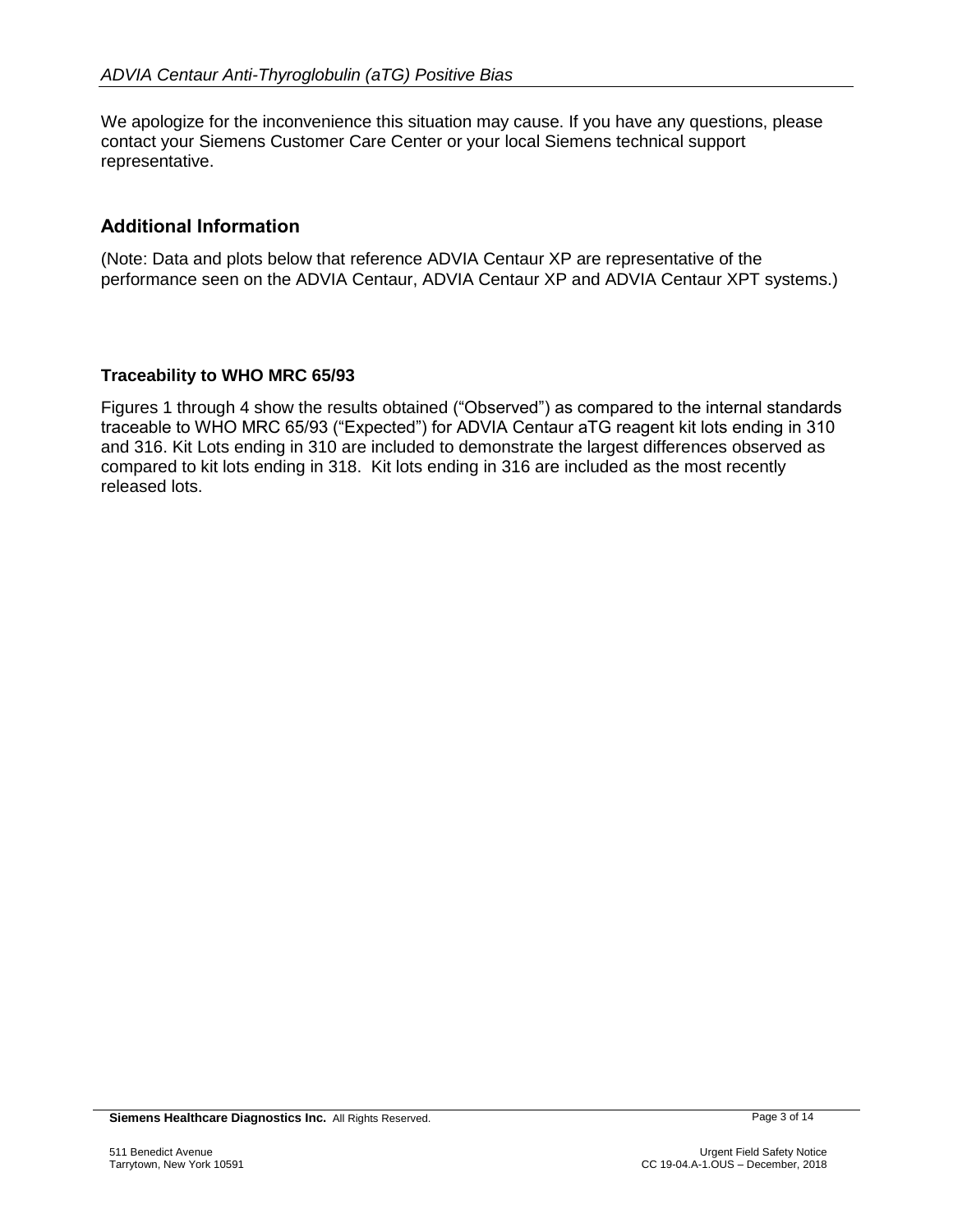

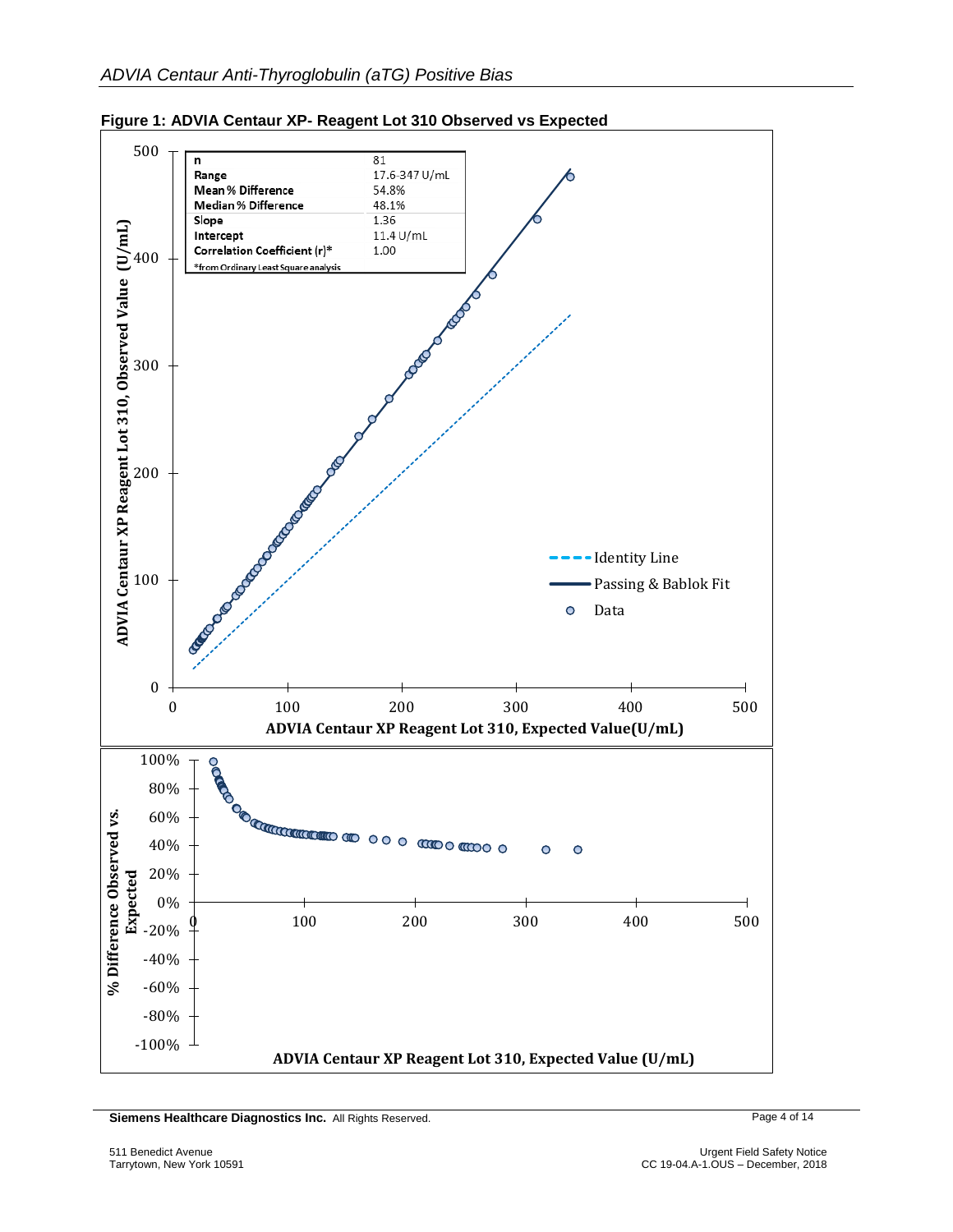



**Siemens Healthcare Diagnostics Inc.** All Rights Reserved. **Page 5 of 14** Page 5 of 14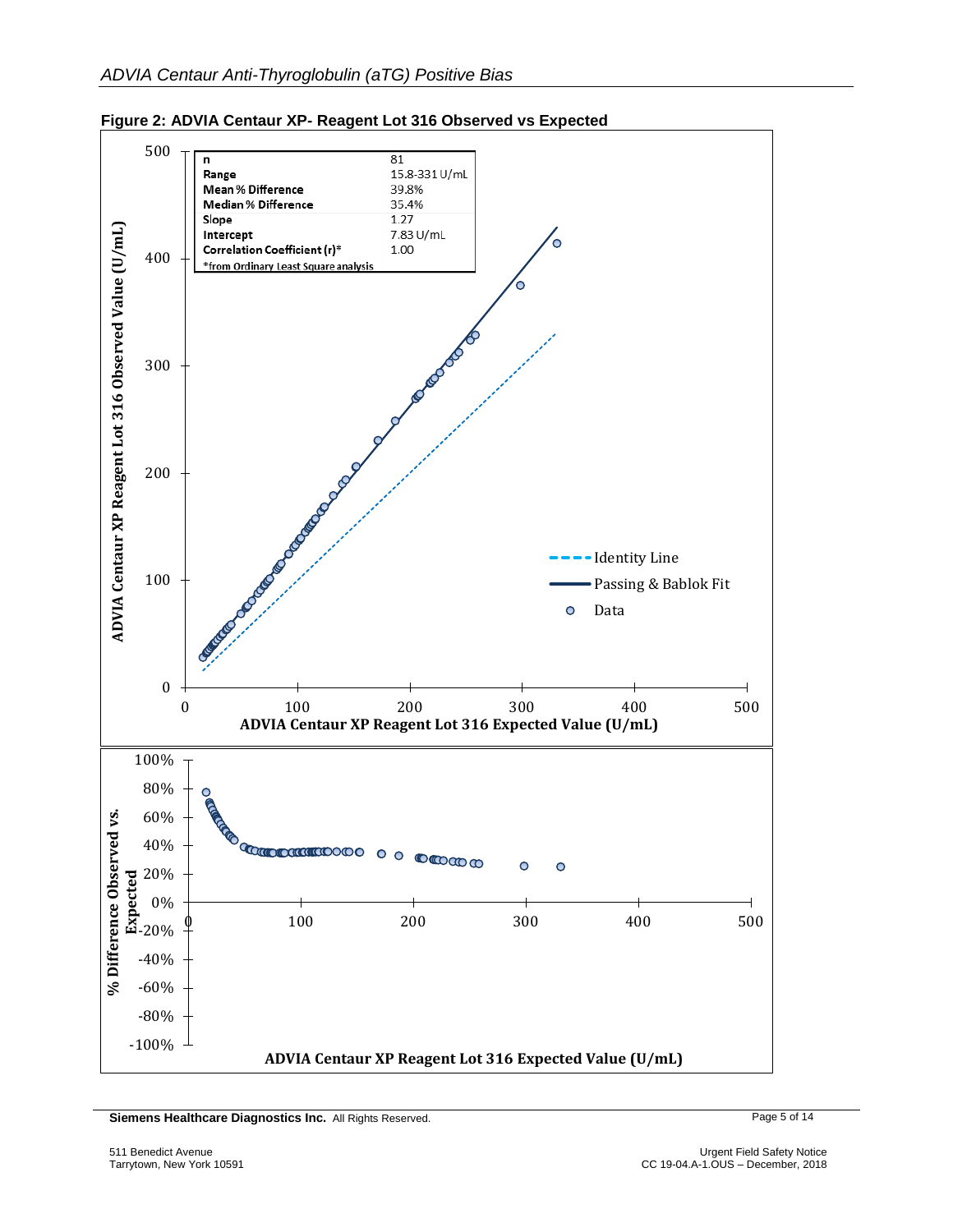

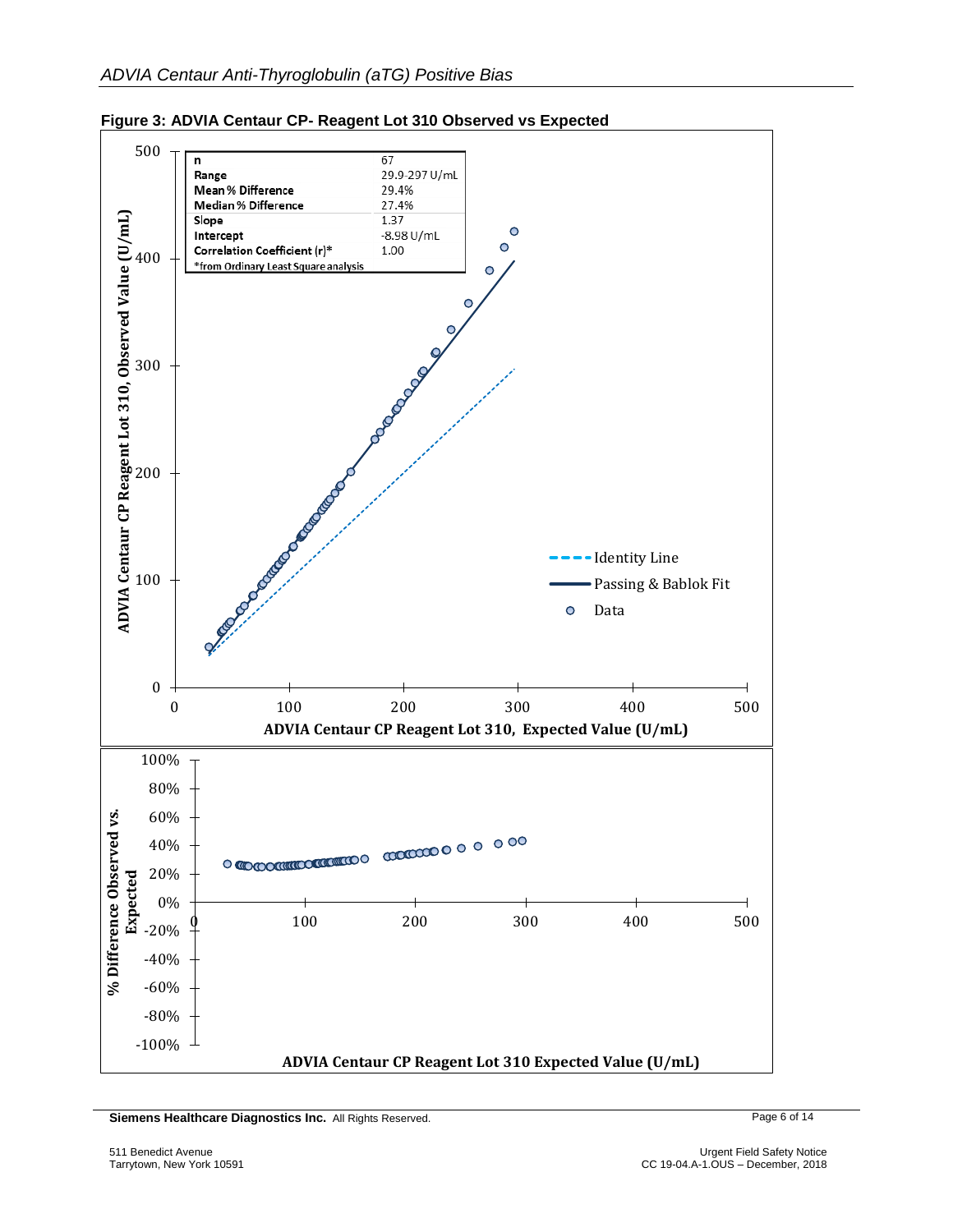

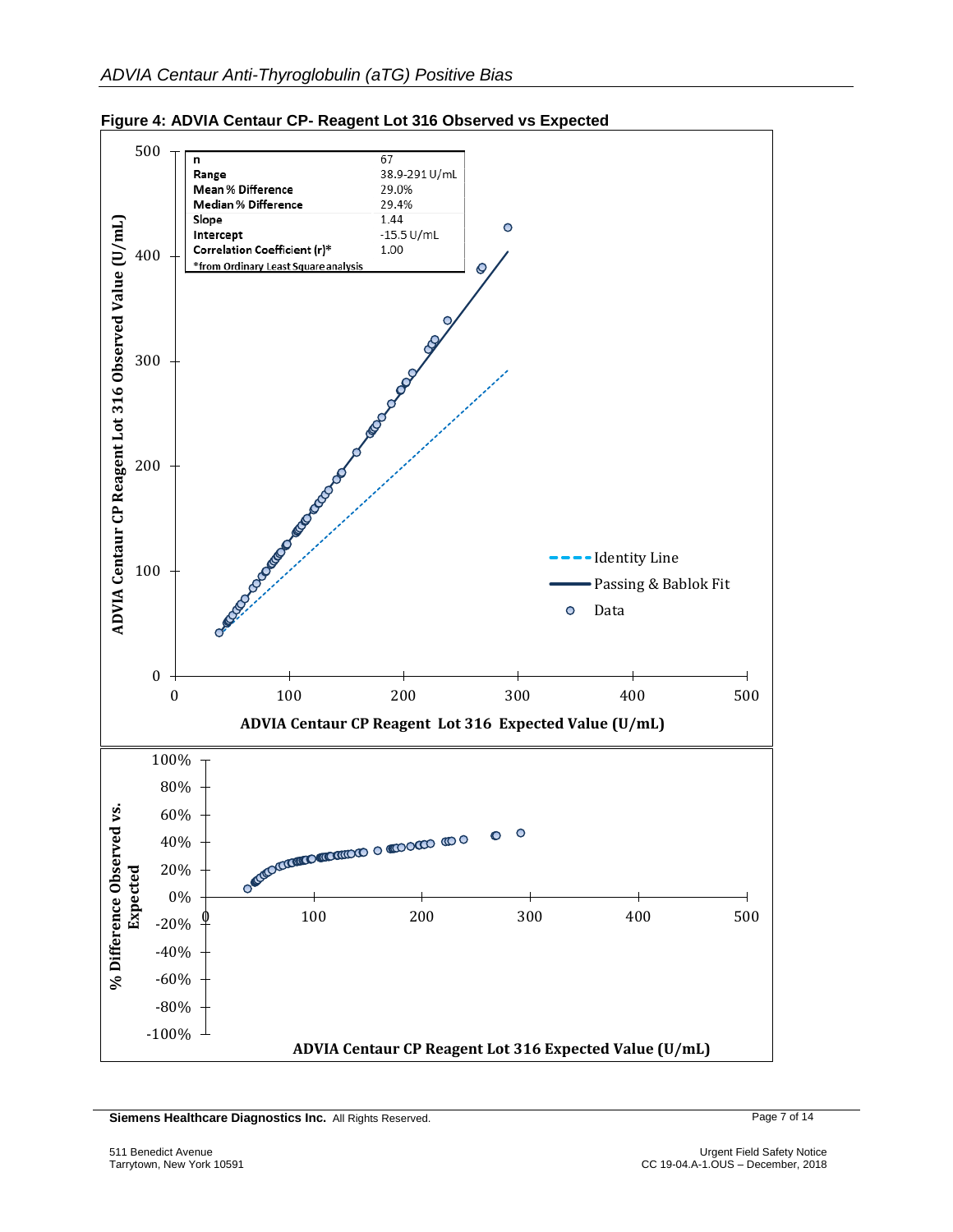### **Performance Characteristics**

Siemens completed internal testing to evaluate the performance of ADVIA Centaur aTG reagent kit lots ending in 310 and 316 when compared to ADVIA Centaur aTG kit lots ending in 318. Kit Lots ending in 310 are included to demonstrate the largest differences observed as compared to kit lots ending in 318. Kit lots ending in 316 are included as the most recently released lots.

### **Limit of Detection (LoD)**

LoD studies were performed on ADVIA Centaur aTG kit lots ending in 310, 316 and 318 following Clinical and Laboratory Standards Institute (CLSI) Guidance EP17-A2 "Evaluation of Detection Capability for Clinical Laboratory Measurement Procedures". Data from the LoD studies verified that the assay performs as described in the Instructions for Use.

#### **Expected Values**

Testing was performed following CLSI Guidance EP28-A3c "Defining, Establishing and Verifying Reference Intervals in the Clinical Laboratory", using 198 euthyroid patient samples to verify the cut-off stated in the IFU (60 U/mL). All samples included in this study had normal Thyroid-stimulating Hormone (TSH) values. The results in Table 2 demonstrate equivalent performance across lots. As with all in vitro diagnostic assays, each laboratory should determine its own reference range(s) for the diagnostic evaluation of patient results.

| Table 2. | <b>Verification of Euthyroid Cut-off</b> |  |
|----------|------------------------------------------|--|
|          |                                          |  |

|                                                            | <b>Kit Lots Ending in</b> |           |           |
|------------------------------------------------------------|---------------------------|-----------|-----------|
|                                                            | 310                       | 316       | 318       |
| <b>ADVIA Centaur XP/XPT</b><br>%< 60 U/mL ( $n < 60$ U/mL) | 94% (186)                 | 94% (186) | 94% (186) |
| <b>ADVIA Centaur CP</b><br>%< 60 U/mL ( $n < 60$ U/mL)     | 94% (186)                 | 93% (184) | 94% (186) |

#### **Method Comparison**

Siemens completed internal testing to evaluate the performance of ADVIA Centaur aTG kit lots ending in 318 compared to earlier reagent lots. Figure 5 through Figure 9 provide the performance data assessments listed in Table 3 comparing kit lots ending in 318 to kit lots ending in 310 and 316. The graphs show the shift that is expected when transitioning to the new reagent lots.

| Table 3. | <b>Method Comparison Assessments</b> |
|----------|--------------------------------------|
|----------|--------------------------------------|

| <b>Figure</b>  | <b>Assessment</b>        | <b>System</b>           | <b>Reagent Lots</b>                     |
|----------------|--------------------------|-------------------------|-----------------------------------------|
| 5              | <b>Method Comparison</b> | <b>ADVIA Centaur XP</b> | Lot 318 (y) vs. Reference Lot 310 (x)   |
|                | Difference Plot          |                         |                                         |
| 6              | <b>Method Comparison</b> | <b>ADVIA Centaur XP</b> | Lot 318 (y) vs. Reference Lot 316 $(x)$ |
|                | Difference Plot          |                         |                                         |
| $\overline{7}$ | <b>Method Comparison</b> | <b>ADVIA Centaur CP</b> | Lot 318 (y) vs. Reference Lot 310 $(x)$ |
|                | Difference Plot          |                         |                                         |
| 8              | <b>Method Comparison</b> | <b>ADVIA Centaur CP</b> | Lot 318 (y) vs. Reference Lot 316 $(x)$ |
|                | Difference Plot          |                         |                                         |
| 9              | <b>Method Comparison</b> | <b>ADVIA Centaur XP</b> | ADVIA Centaur CP Lot 318 (y) vs.        |
|                | Difference Plot          | vs.                     | ADVIA Centaur XP Lot 318 (x)            |
|                |                          | <b>ADVIA Centaur CP</b> |                                         |

**Siemens Healthcare Diagnostics Inc.** All Rights Reserved. **Page 8 of 14** Page 8 of 14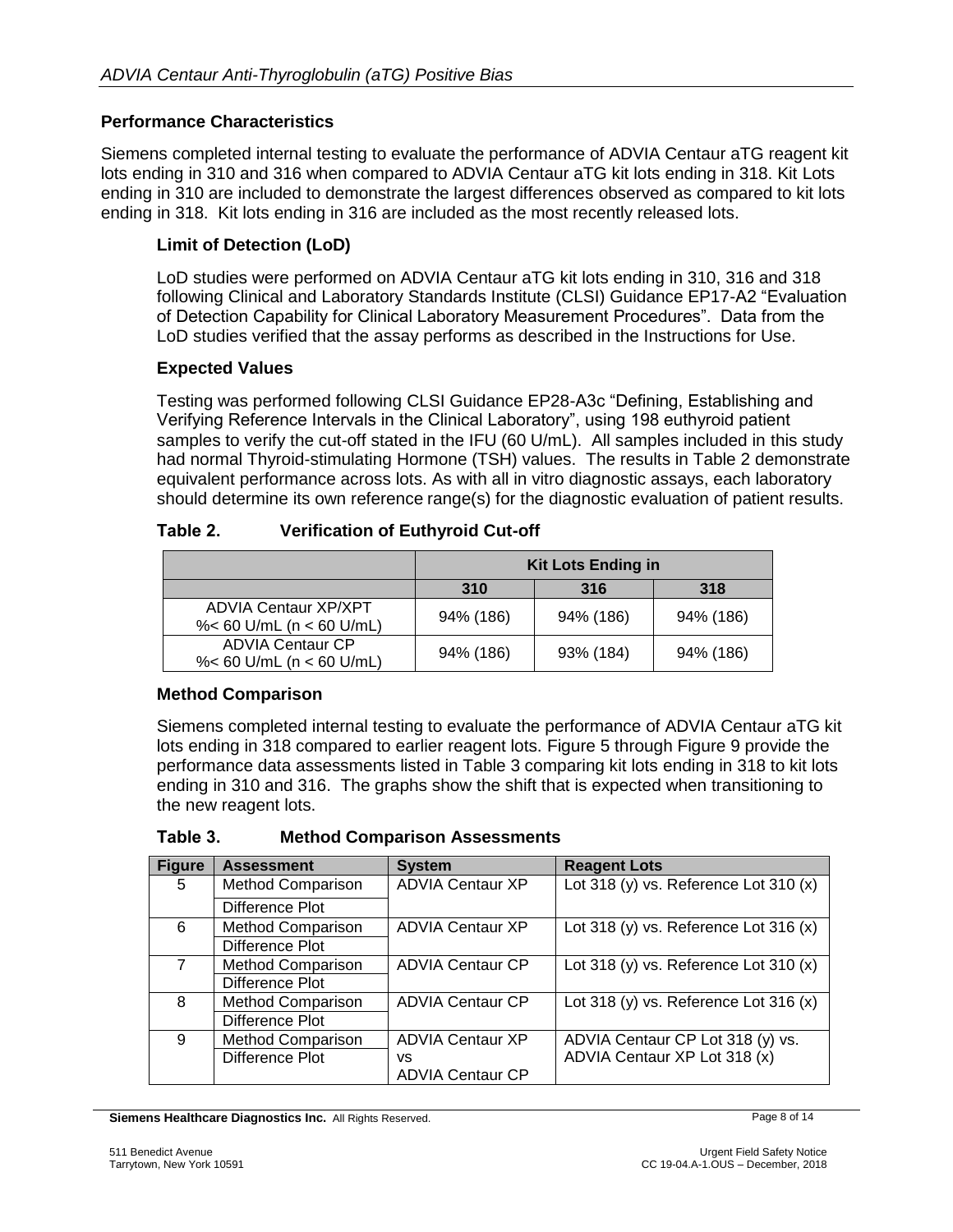



**Siemens Healthcare Diagnostics Inc.** All Rights Reserved. **Page 9 of 14** Page 9 of 14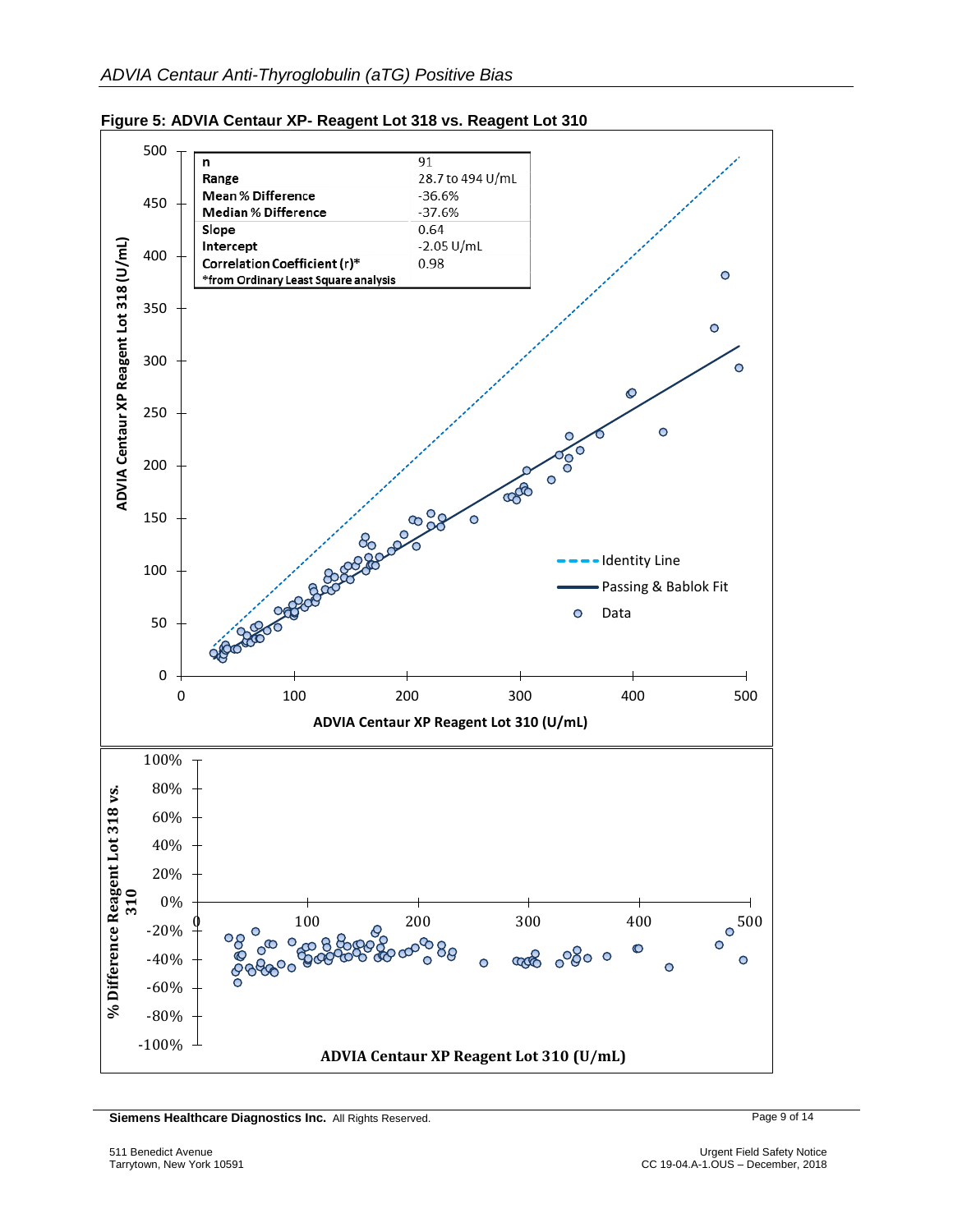

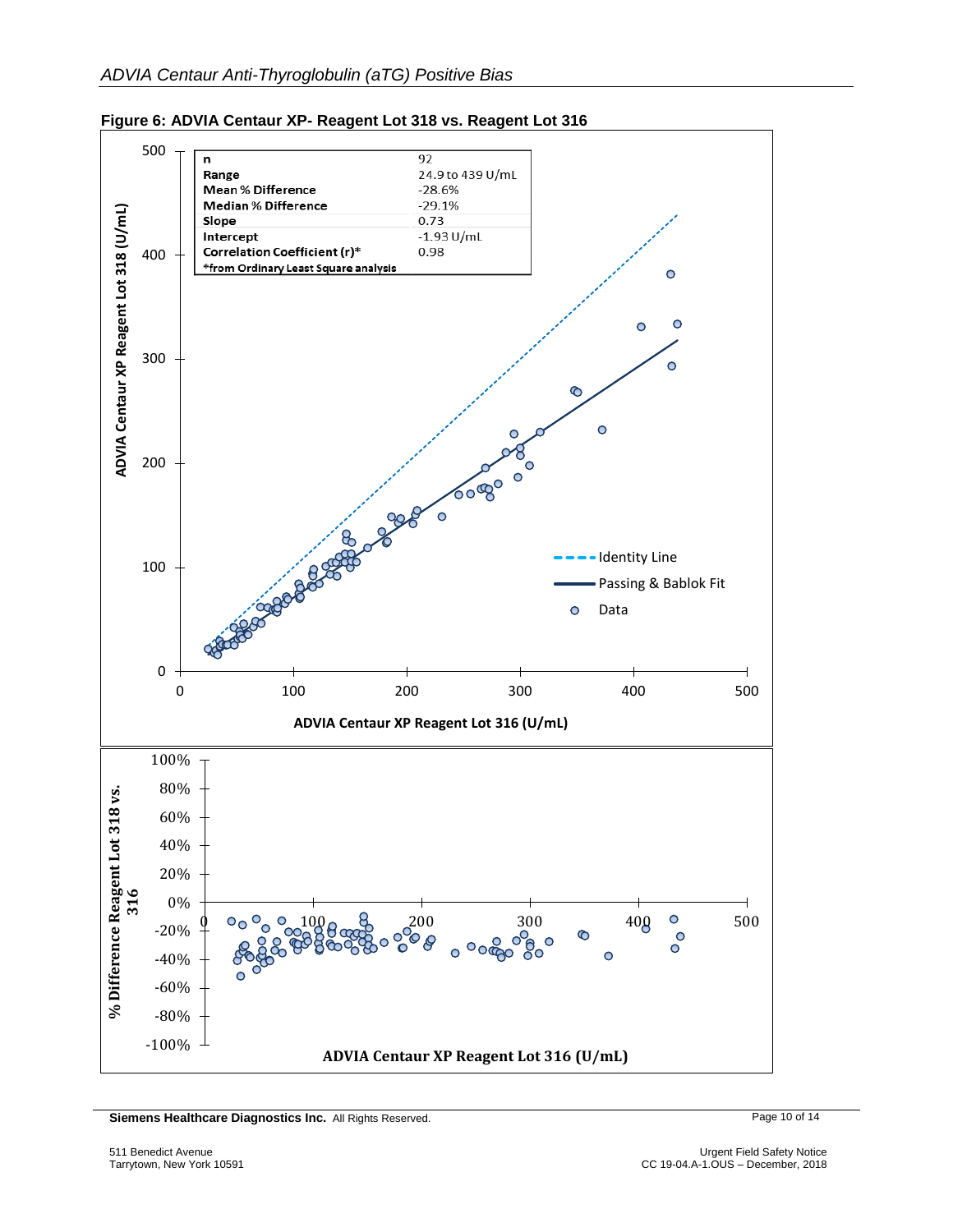



**Siemens Healthcare Diagnostics Inc.** All Rights Reserved. Page 11 of 14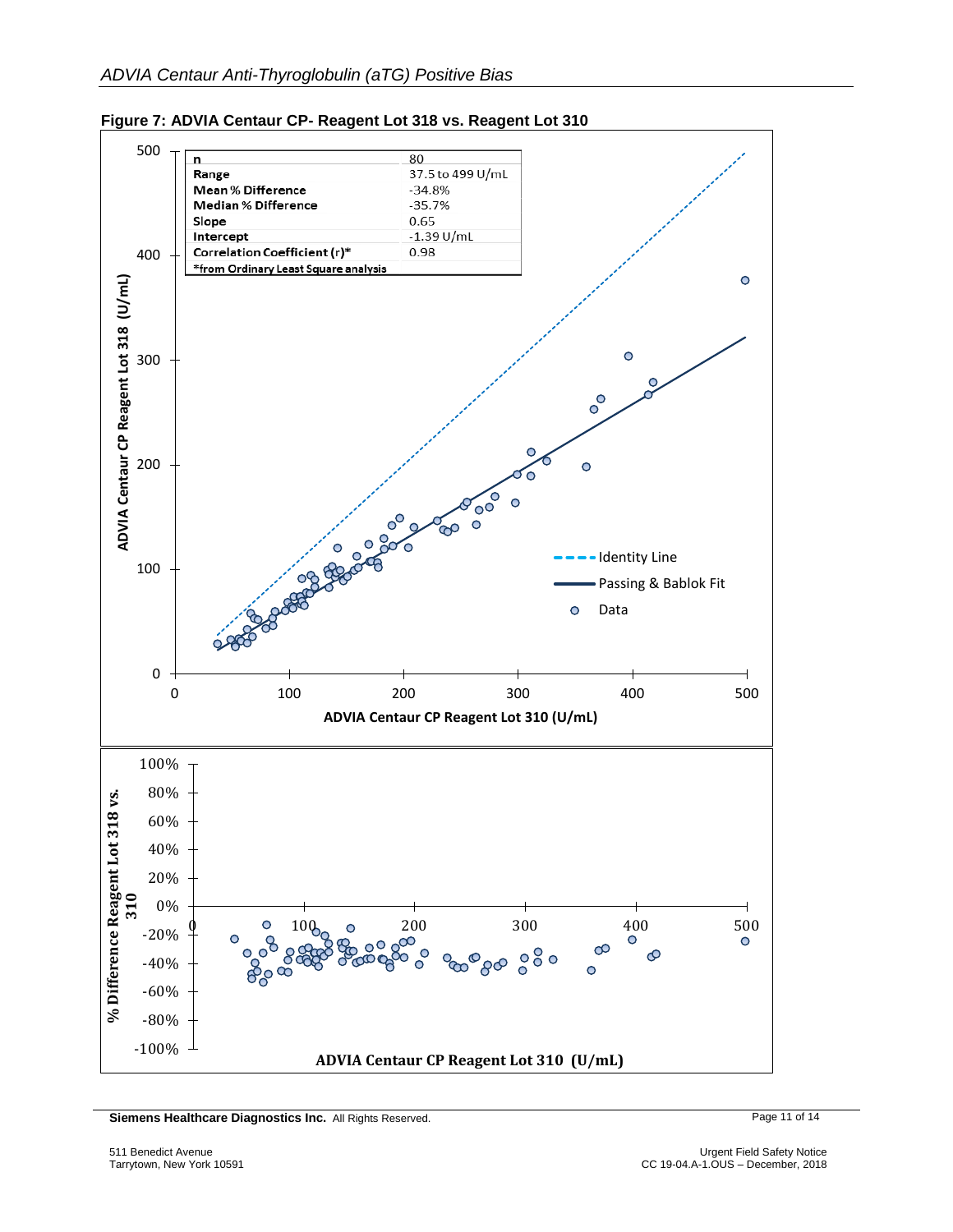



**Siemens Healthcare Diagnostics Inc.** All Rights Reserved. Page 12 of 14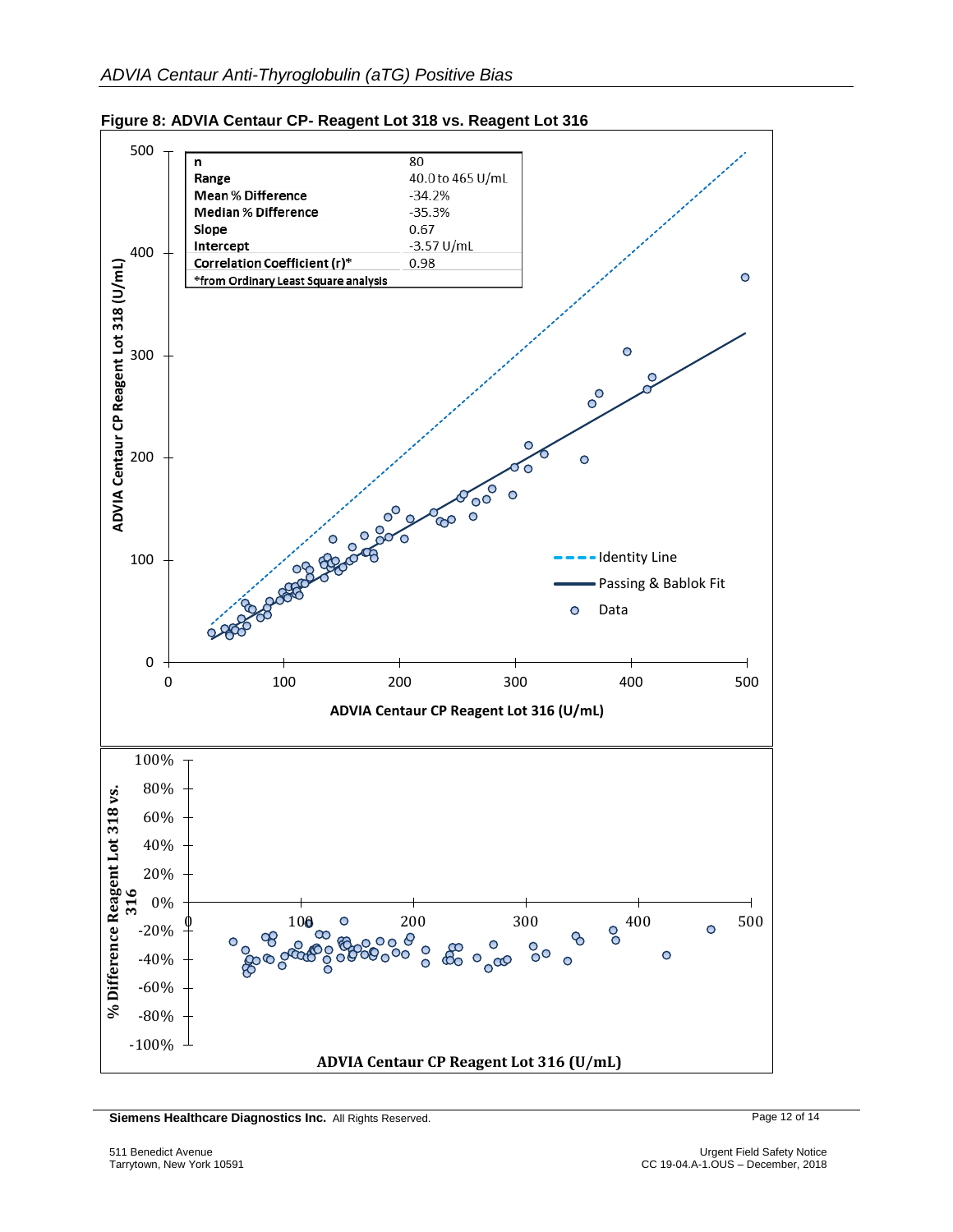



ADVIA Centaur is a trademark of Siemens Healthcare Diagnostics

**Siemens Healthcare Diagnostics Inc.** All Rights Reserved. Page 13 of 14